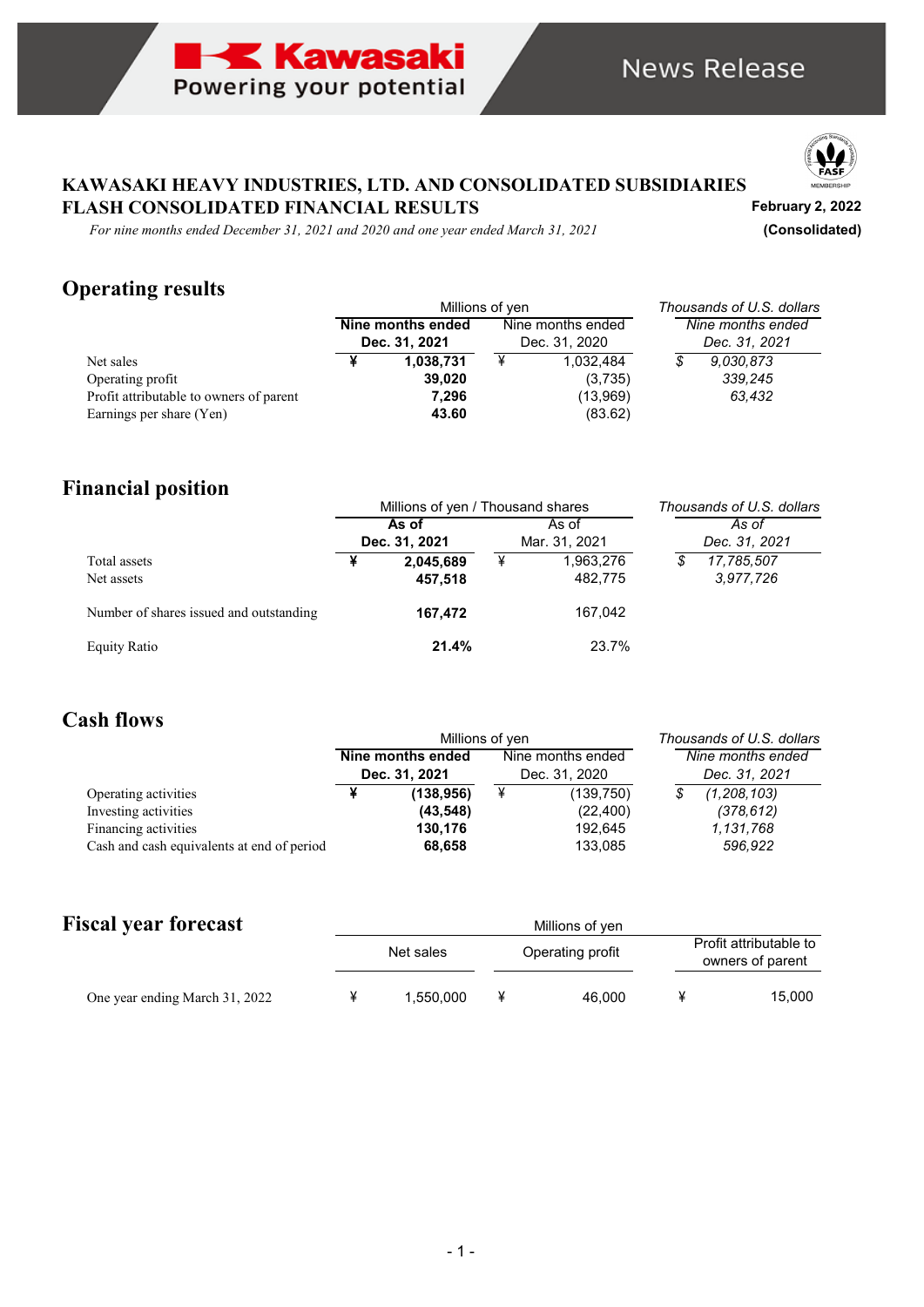- Notes : 1. This "FLASH CONSOLIDATED FINANCIAL RESULTS" and following financial statements have been prepared in conformity with generally accepted accounting principles and practices in Japan.
	- 2. All US\$ amounts in these statements represent the arithmetical results of translating Japanese yen to U.S. dollars on the basis of ¥115.02=\$1, the rate prevailing as of December 30, 2021, solely for the convenience of the readers.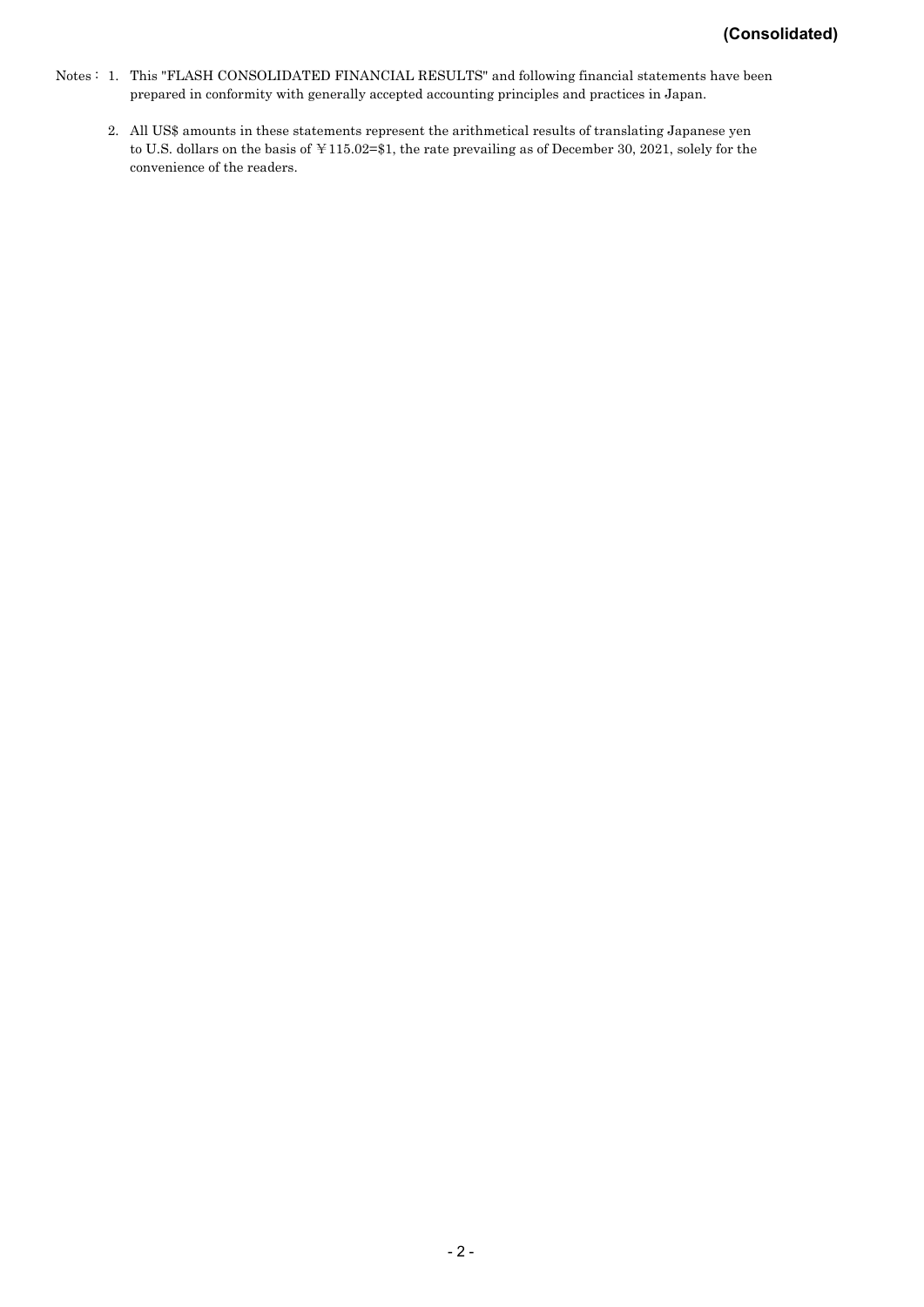#### **Consolidated Balance Sheets**

As of December 31 and March 31, 2021

|                                                            |                        | Thousands of           |                         |
|------------------------------------------------------------|------------------------|------------------------|-------------------------|
|                                                            | Millions of yen        |                        | U.S. dollars            |
|                                                            | As of<br>Mar. 31, 2021 | As of<br>Dec. 31, 2021 | As of<br>Dec. 31, 2021  |
| Assets                                                     |                        |                        |                         |
| <b>Current assets</b>                                      |                        |                        |                         |
| Cash and deposits                                          | ¥<br>126,702           | ¥<br>75,250            | \$<br>654,234           |
| Notes and accounts receivable - trade                      | 460,436                |                        |                         |
| Notes and accounts receivable - trade, and contract assets |                        | 447,438                | 3,890,089               |
| Merchandise and finished goods                             | 69,223                 | 90,703                 | 788,585                 |
| Work in process                                            | 452,848                | 454,071                | 3,947,757               |
| Raw materials and supplies                                 | 136,471                | 151,917                | 1,320,788               |
| Other                                                      | 43,314                 | 118,694                | 1,031,942               |
| Allowance for doubtful accounts                            | (3,589)                | (3,680)                | (31,994)                |
| Total current assets                                       | 1,285,407              | 1,334,395              | $\overline{11,601,417}$ |
| Non-current assets                                         |                        |                        |                         |
| Property, plant and equipment                              |                        |                        |                         |
| Buildings and structures, net                              | 172,951                | 168,935                | 1,468,745               |
| Other                                                      | 278,308                | 273,125                | 2,374,587               |
| Total property, plant and equipment                        | 451,259                | 442,060                | 3.843.332               |
| Intangible assets                                          | 22,427                 | 22,095                 | 192,097                 |
| Investments and other assets                               |                        |                        |                         |
| Other                                                      | 205,584                | 248,444                | 2,160,007               |
| Allowance for doubtful accounts                            | (1,403)                | (1, 306)               | (11, 355)               |
| Total investments and other assets                         | 204,180                | 247,137                | 2,148,644               |
| Total non-current assets                                   | 677,868                | 711,293                | 6,184,081               |
| <b>Total assets</b>                                        | 1,963,276              | 2,045,689              | 17,785,507              |
| Liabilities                                                |                        |                        |                         |
| <b>Current liabilities</b>                                 |                        |                        |                         |
| Notes and accounts payable - trade                         | 247,294                | 206,830                | 1,798,209               |
| Electronically recorded obligations - operating            | 107,849                | 109,694                | 953,695                 |
| Short-term borrowings                                      | 141,579                | 178,077                | 1,548,226               |
| Income taxes payable                                       | 4,753                  | 9,016                  | 78,386                  |
| Provision for sales promotion expenses                     | 7,380                  |                        |                         |
| Provision for bonuses                                      | 18,239                 | 9,563                  | 83,142                  |
| Provision for construction warranties                      | 12,550                 | 12,091                 | 105,121                 |
| Provision for loss on construction contracts               | 14,263                 | 10,443                 | 90,793                  |
| Advances received                                          | 153,298                |                        |                         |
| <b>Contract liabilities</b>                                |                        | 178,724                | 1,553,852               |
| Other                                                      | 210,345                | 327,214                | 2,844,844               |
| <b>Total current liabilities</b>                           | 917,555                | 1,041,656              | 9,056,303               |
| Non-current liabilities                                    |                        |                        |                         |
| Bonds payable                                              | 190,000                | 180,000                | 1,564,945               |
| Long-term borrowings                                       | 199,177                | 191,749                | 1,667,093               |
| Retirement benefit liability                               | 115,456                | 119,472                | 1,038,706               |
| Provision for the in service issues                        | 5,984                  | 3,132                  | 27,230                  |
| of commercial aircraft jet engines                         |                        |                        |                         |
| Other                                                      | 52,326                 | 52,160                 | 453,486                 |
| Total non-current liabilities                              | 562,944                | 546,514                | 4,751,469               |
| <b>Total liabilities</b>                                   | 1,480,500              | 1,588,170              | 13,807,773              |
| Net assets                                                 |                        |                        |                         |
| Shareholders' equity                                       |                        |                        |                         |
| Share capital                                              | 104,484                | 104,484                | 908,399                 |
| Capital surplus                                            | 54,542                 | 55,527                 | 482,760                 |
| Retained earnings                                          | 306,576                | 270,876                | 2,355,034               |
| Treasury shares                                            | (136)                  | (1, 127)               | (9, 798)                |
| Total shareholders' equity                                 | 465,467                | 429,760                | 3,736,394               |
| Accumulated other comprehensive income                     |                        |                        |                         |
| Valuation difference on available-for-sale securities      | 1,955                  | 1,495                  | 12,998                  |
| Deferred gains or losses on hedges                         | (179)                  | (792)                  | (6,886)                 |
| Foreign currency translation adjustment                    | (931)                  | 8,984                  | 78,108                  |
| Remeasurements of defined benefit plans                    | (979)                  | (776)                  | (6, 747)                |
| Total accumulated other comprehensive income               | (134)                  | 8,911                  | 77,473                  |
| Non-controlling interests                                  | 17,442                 | 18,846                 | 163,850                 |
| Total net assets                                           | 482,775                | 457,518                | 3,977,726               |
| Total liabilities and net assets                           | 1,963,276              | 2,045,689              | 17,785,507              |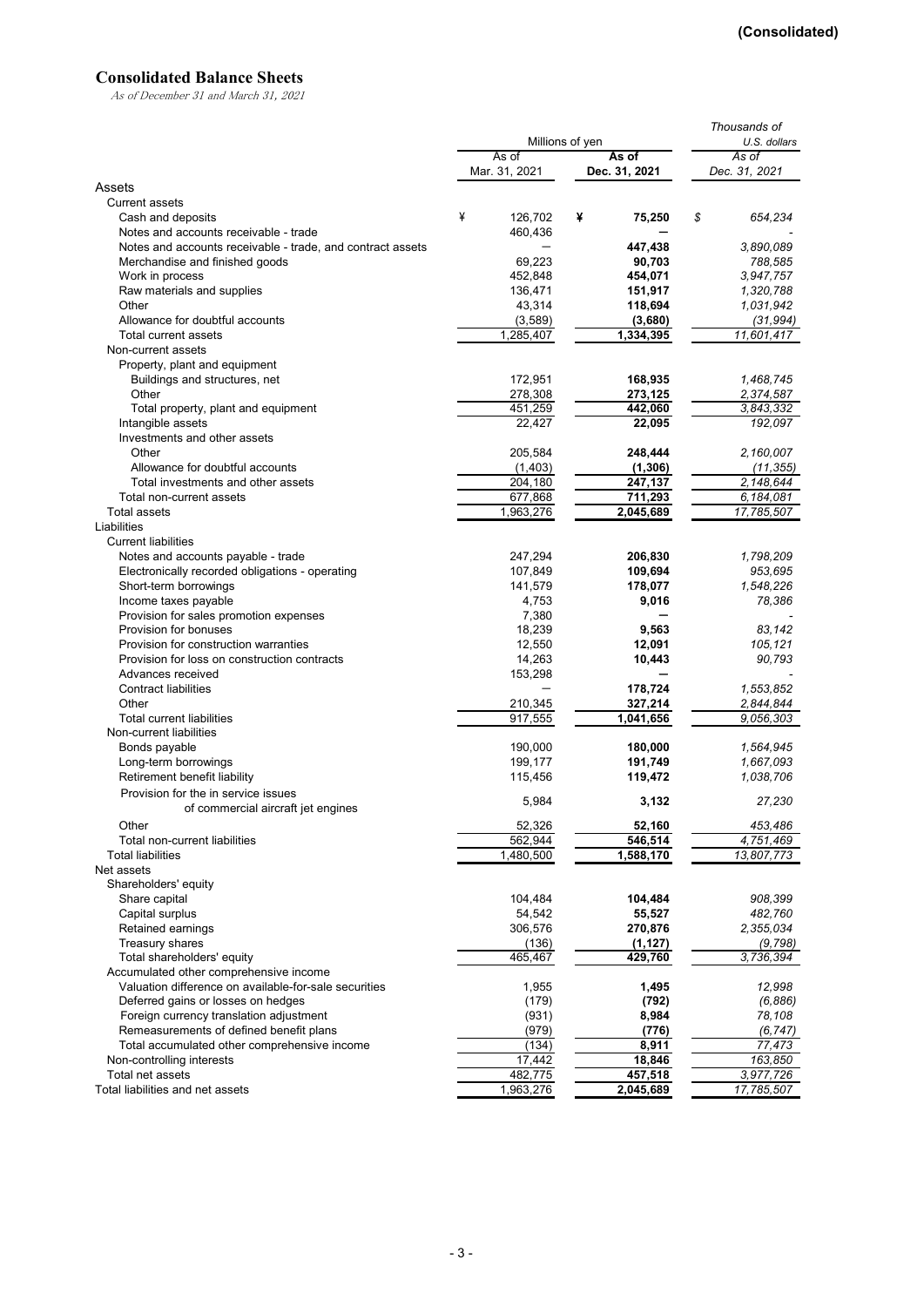### **Consolidated Statements of Profit and Loss**

*For nine months ended December 31, 2021 and 2020*

|                                                                                    |                   |                   | Thousands of      |
|------------------------------------------------------------------------------------|-------------------|-------------------|-------------------|
|                                                                                    |                   | Millions of yen   | U.S. dollars      |
|                                                                                    | Nine months ended | Nine months ended | Nine months ended |
|                                                                                    | Dec. 31, 2020     | Dec. 31, 2021     | Dec. 31, 2021     |
| Net sales                                                                          | ¥<br>1,032,484    | ¥<br>1,038,731    | \$<br>9.030.873   |
| Cost of sales                                                                      | 899,606           | 851,679           | 7,404,617         |
| Gross profit                                                                       | 132,877           | 187,052           | 1,626,256         |
| Selling, general and administrative expenses                                       |                   |                   |                   |
| Salaries and allowances                                                            | 40,709            | 42,245            | 367,284           |
| Research and development expenses                                                  | 29,751            | 31,768            | 276,195           |
| Other                                                                              | 66,152            | 74,017            | 643,514           |
| Total selling, general and administrative expenses                                 | 136,612           | 148,031           | 1,287,002         |
| Operating profit (loss)                                                            | (3,735)           | 39,020            | 339,245           |
| Non-operating income                                                               |                   |                   |                   |
| Interest income<br>Dividend income                                                 | 396<br>797        | 665<br>302        | 5,782<br>2,626    |
| Share of profit of entities accounted for using equity method                      | 1,454             |                   |                   |
| Foreign exchange gains                                                             | 1,936             |                   |                   |
| Reversal of provision for the in-service issues of commercial aircraft jet engines | 3,005             | 70                | 609               |
| Other                                                                              | 3,096             | 4,628             | 40.236            |
| Total non-operating income                                                         | 10,687            | 5,666             | 49.261            |
| Non-operating expenses                                                             |                   |                   |                   |
| Interest expenses                                                                  | 2,918             | 2,553             | 22,196            |
| Share of loss of entities accounted for using equity method                        |                   | 15,181            | 131,986           |
| Foreign exchange losses                                                            |                   | 990               | 8.607             |
| Other                                                                              | 4,090             | 4,658             | 40,497            |
| Total non-operating expenses                                                       | 7,008             | 23,383            | 203,295           |
| Ordinary profit (loss)                                                             | (56)              | 21,304            | 185,220           |
| Extraordinary income                                                               |                   |                   |                   |
| Gain on sale of non-current assets                                                 | 3,236             | 1,633             | 14,198            |
| Gain on sale of shares of subsidiaries and associates                              | 1,581             |                   |                   |
| Total extraordinary income                                                         | 4,817             | 1,633             | 14,198            |
| <b>Extraordinary losses</b>                                                        |                   |                   |                   |
| Impairment losses                                                                  | 3,948             | 295               | 2,565             |
| Total extraordinary losses                                                         | 3,948             | 295               | 2,565             |
| Profit before income taxes                                                         | 811               | 22,642            | 196,853           |
| Income taxes                                                                       | 13,580            | 13,590            | 118,153           |
| Profit (loss)                                                                      | (12, 768)         | 9,051             | 78.691            |
| Profit attributable to non-controlling interests                                   | 1,200             | 1,754             | 15,250            |
| Profit (loss) attributable to owners of parent                                     | (13,969)          | 7,296             | 63,432            |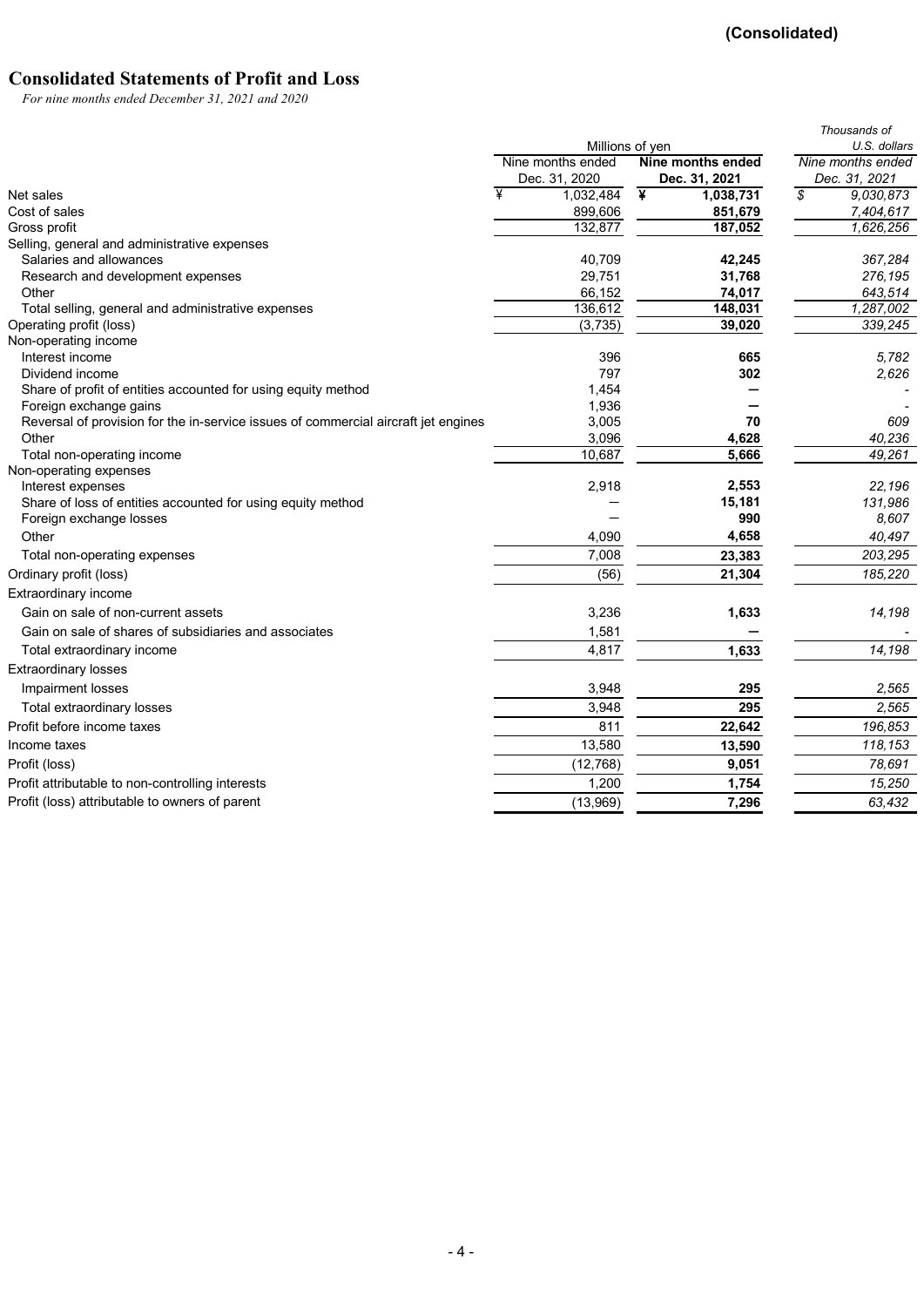### **Segment information Information by reportable segment**

|                                      | Millions of yen                    |           |              |           |       |           |           |               |  |  |  |  |
|--------------------------------------|------------------------------------|-----------|--------------|-----------|-------|-----------|-----------|---------------|--|--|--|--|
|                                      | Nine months ended<br>Dec. 31, 2020 |           |              |           |       |           |           |               |  |  |  |  |
|                                      |                                    |           |              |           |       |           |           |               |  |  |  |  |
|                                      |                                    | External  | Intersegment |           | Total |           | Operating |               |  |  |  |  |
|                                      |                                    | sales     |              | sales     |       | sales     |           | profit (loss) |  |  |  |  |
| Aerospace Systems                    | ¥                                  | 277.994   | ¥            | 4,351     | ¥     | 282.346   | ¥         | (19,257)      |  |  |  |  |
| <b>Rolling Stock</b>                 |                                    | 101,513   |              | 5         |       | 101.519   |           | (1, 341)      |  |  |  |  |
| Energy Solution & Marine Engineering |                                    | 215,668   |              | 15.802    |       | 231,471   |           | 5,643         |  |  |  |  |
| Precision Machinery & Robot          |                                    | 154.244   |              | 9.576     |       | 163.820   |           | 8,128         |  |  |  |  |
| Motorcycle & Engine                  |                                    | 225.511   |              | 483       |       | 225.995   |           | 1,884         |  |  |  |  |
| Other                                |                                    | 57,550    |              | 26,939    |       | 84,490    |           | 500           |  |  |  |  |
| Total                                |                                    | 1.032.484 |              | 57.160    |       | 1.089.644 |           | (4, 443)      |  |  |  |  |
| Eliminations and corporate           |                                    |           |              | (57, 160) |       | (57, 160) |           | 707           |  |  |  |  |
| Consolidated total                   |                                    | 1,032,484 |              |           |       | 1,032,484 |           | (3,735)       |  |  |  |  |

|                                                 | <b>Millions of yen</b>             |           |                       |           |                |           |                            |           |  |  |  |  |
|-------------------------------------------------|------------------------------------|-----------|-----------------------|-----------|----------------|-----------|----------------------------|-----------|--|--|--|--|
|                                                 | Nine months ended<br>Dec. 31, 2021 |           |                       |           |                |           |                            |           |  |  |  |  |
|                                                 | <b>External</b><br>sales           |           | Intersegment<br>sales |           | Total<br>sales |           | Operating<br>profit (loss) |           |  |  |  |  |
| <b>Aerospace Systems</b>                        | ¥                                  | 204,907   | ¥                     | 5,331     | ¥              | 210,239   | ¥                          | (11, 387) |  |  |  |  |
| <b>Rolling Stock</b>                            |                                    | 89.152    |                       | 5         |                | 89,157    |                            | 2,563     |  |  |  |  |
| <b>Energy Solution &amp; Marine Engineering</b> |                                    | 201,779   |                       | 10,398    |                | 212,178   |                            | 3,126     |  |  |  |  |
| <b>Precision Machinery &amp; Robot</b>          |                                    | 179,531   |                       | 12,401    |                | 191,933   |                            | 13,456    |  |  |  |  |
| <b>Motorcycle &amp; Engine</b>                  |                                    | 309,590   |                       | 551       |                | 310,141   |                            | 29,698    |  |  |  |  |
| Other                                           |                                    | 53,769    |                       | 14,099    |                | 67,869    |                            | 3,580     |  |  |  |  |
| Total                                           |                                    | 1,038,731 |                       | 42,788    |                | 1,081,519 |                            | 41,037    |  |  |  |  |
| <b>Eliminations and corporate</b>               |                                    |           |                       | (42, 788) |                | (42, 788) |                            | (2,016)   |  |  |  |  |
| <b>Consolidated total</b>                       |                                    | 1,038,731 |                       |           |                | 1,038,731 |                            | 39,020    |  |  |  |  |

|                                                 | Thousands of U.S. dollars          |           |                       |           |                |           |                            |           |  |  |  |  |
|-------------------------------------------------|------------------------------------|-----------|-----------------------|-----------|----------------|-----------|----------------------------|-----------|--|--|--|--|
|                                                 | Nine months ended<br>Dec. 31, 2021 |           |                       |           |                |           |                            |           |  |  |  |  |
|                                                 | External<br>sales                  |           | Intersegment<br>sales |           | Total<br>sales |           | Operating<br>profit (loss) |           |  |  |  |  |
| Aerospace Systems                               | \$                                 | 1,781,490 | \$                    | 46.348    | \$             | 1,827,847 | \$                         | (99,000)  |  |  |  |  |
| <b>Rolling Stock</b>                            |                                    | 775.100   |                       | 43        |                | 775.143   |                            | 22,283    |  |  |  |  |
| <b>Energy Solution &amp; Marine Engineering</b> |                                    | 1,754,295 |                       | 90.402    |                | 1.844.705 |                            | 27,178    |  |  |  |  |
| <b>Precision Machinery &amp; Robot</b>          |                                    | 1,560,868 |                       | 107.816   |                | 1,668,692 |                            | 116,988   |  |  |  |  |
| Motorcycle & Engine                             |                                    | 2.691.619 |                       | 4.790     |                | 2,696,409 |                            | 258,199   |  |  |  |  |
| Other                                           |                                    | 467,475   |                       | 122,579   |                | 590.063   |                            | 31,125    |  |  |  |  |
| Total                                           |                                    | 9.030.873 |                       | 372.005   |                | 9.402.878 |                            | 356.781   |  |  |  |  |
| Eliminations and corporate                      |                                    |           |                       | (372,005) |                | (372,005) |                            | (17, 527) |  |  |  |  |
| Consolidated total                              |                                    | 9.030.873 |                       |           |                | 9.030.873 |                            | 339,245   |  |  |  |  |